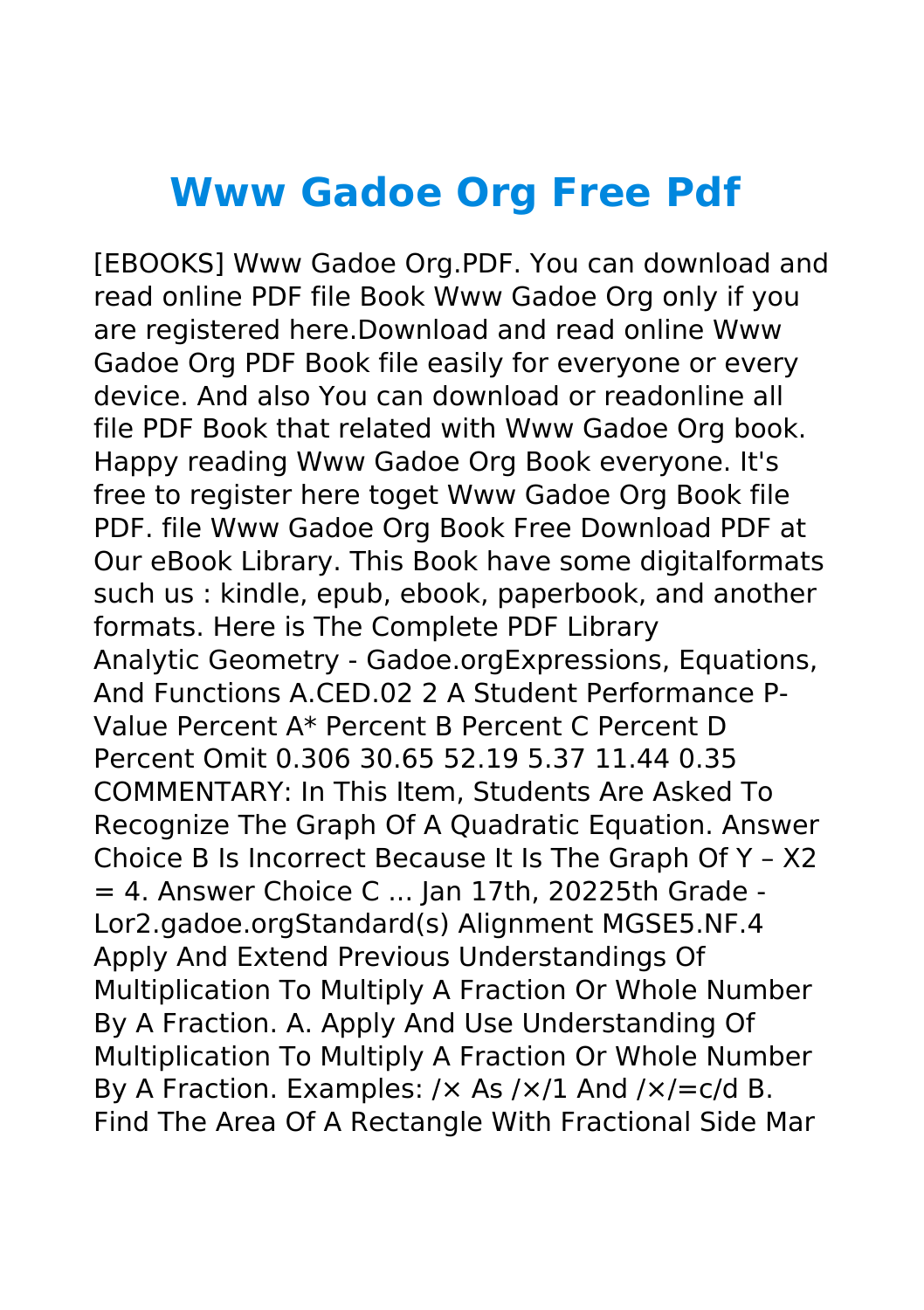27th, 2022For Information, See

Www.gadoe.org/SDEevents.Coherent 'nstruction WHOLE CHILD Georgia Department Of Education . Author: Sharquinta Tuggle Created Date: 12/10/2019 2:27:16 PM May 25th, 2022.

BAKING TEMPS AT A GLANCE - Snp.gadoe.orgSERVING INFORMATION: 3 Tacos If Using The Corn Flour Tortilla Street Tacos (3.5") 2 Tacos If Using The Flour Tortilla Street Tacos (4.5"+) 1 Warmed Corn Tortillas. Top With 1 Oz. Chopped Chicken, ½ Oz. Pico De Gallo, Cilantro, Hot Sauce, And Sour Cream (optional). Spritz With A Little Bit Of Lime Juice. Serve Immediately. NUTRITION INFORMATION Jun 23th, 2022Science Georgia Standards Of Excellence ... -

Gsouat.gadoe.orgSPS1. Obtain, Evaluate, And Communicate Information From The Periodic Table To Explain The Relative Properties Of Elements Based On Patterns Of Atomic Structure. A. Develop And Use Models To Compare And Contrast The Structure Of Atoms, Ions And Isotopes. (Clarification Statement: Properties Include Atomic Number, Atomic Mass And The Location And Jan 11th, 2022Computer Science - Lor2.gadoe.orgToes. This Representation Gives Enough Information To Show A Person Without Being Too Complex. Algorithm Detailed, Step-by-step Instructions For Solving A Problem Or Completing A Task. The Set Of Steps Used To Solve A Long Division Problem Is An Example Of An Algorithm. Analog A Defining Characteristic Of Data; Analog Data Are Stored In A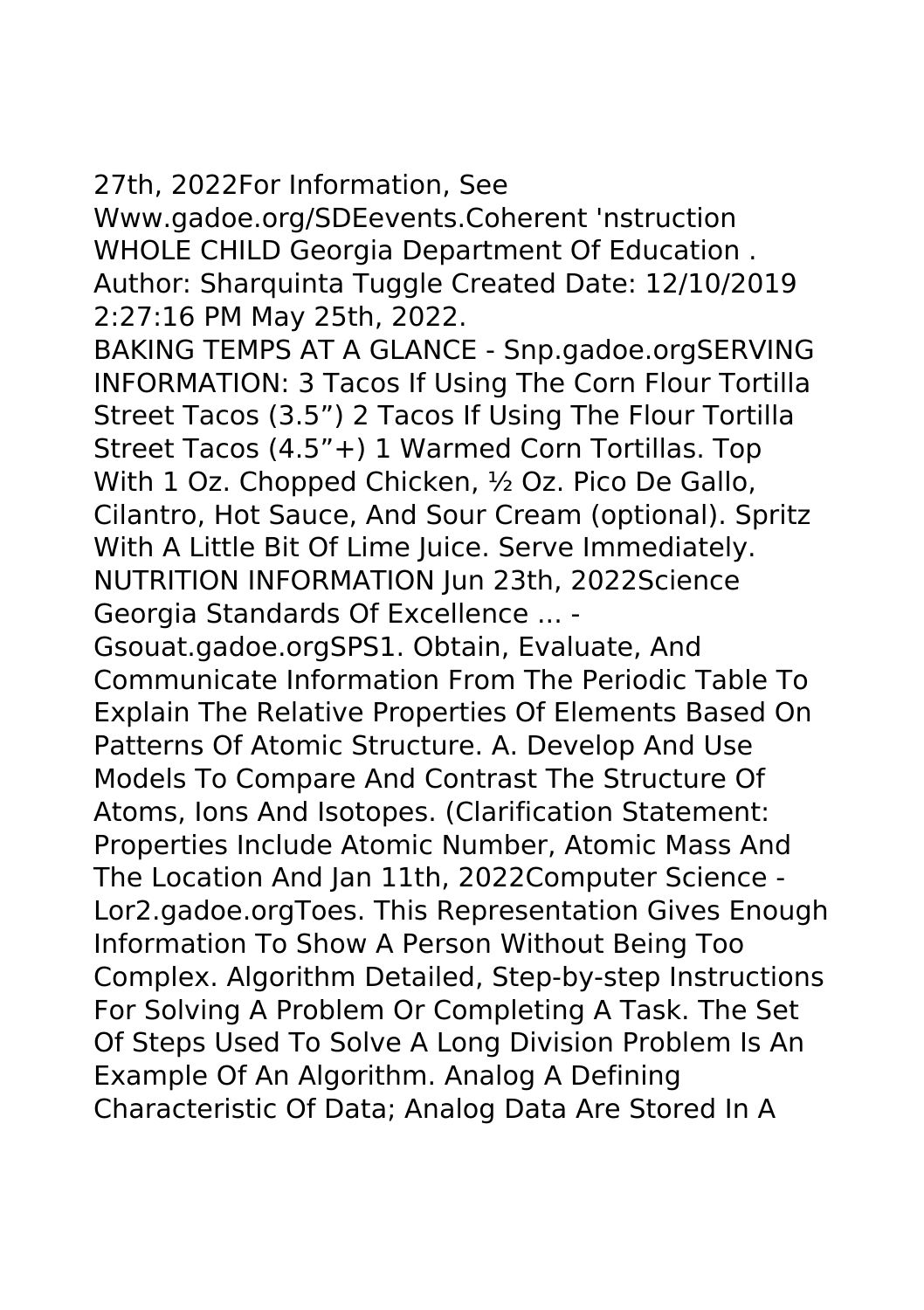Apr 23th, 2022.

"Educating Georgia's Future" Gadoe.org Senate Bill 211Gadoe.org Game-Based Assessments •Offers The Opportunity To: •integrate Instruction Alongside Assessment; •support And Empower Teachers With Information To Differentiate Instruction For Struggling, On-level, And Advanced Students; And •hooks Students Into The Fun Of Learning. •Research Shows That Game-based Assessment Can Offer Jun 8th, 2022Richard Woods, Gadoe.org End Of Pathway Assessment (EOPA ...Gadoe.org FY16 EOPA Data Submission • The EOPA On-Line Application Underwent Major Programming Changes For FY15 Due To The Use Of The CCRPI Datasets. • This Was Done In Efforts To Capture Program Concentration Completers. • In Order To Ensure That The Last Group Of Program Concentration Completers Are Captured As Well, The: May 4th, 2022"Educating Georgia's Future" Gadoe.org CTAE Update 2015 ...Gadoe.org Subject Codes For WBL Course Numbers 3/28/20 11 24 CIP Cluster/Pathway Title Funding Weight 01. Agriculture K 02. AgriScience K 03. Natural Resources K 06. Business Management K 07. Business Computer Science K 08. Marketing K 10. Communication Technologies K 11. Information Technology K 12. Jan 18th, 2022.

"Educating Georgia's Future" Gadoe.org FitnessGram 2016Gadoe.org Import Logging This Process Uploads The Csv Import To The Systems FTP Server And Will Process Within 5-10 Minutes. You Will See Tracking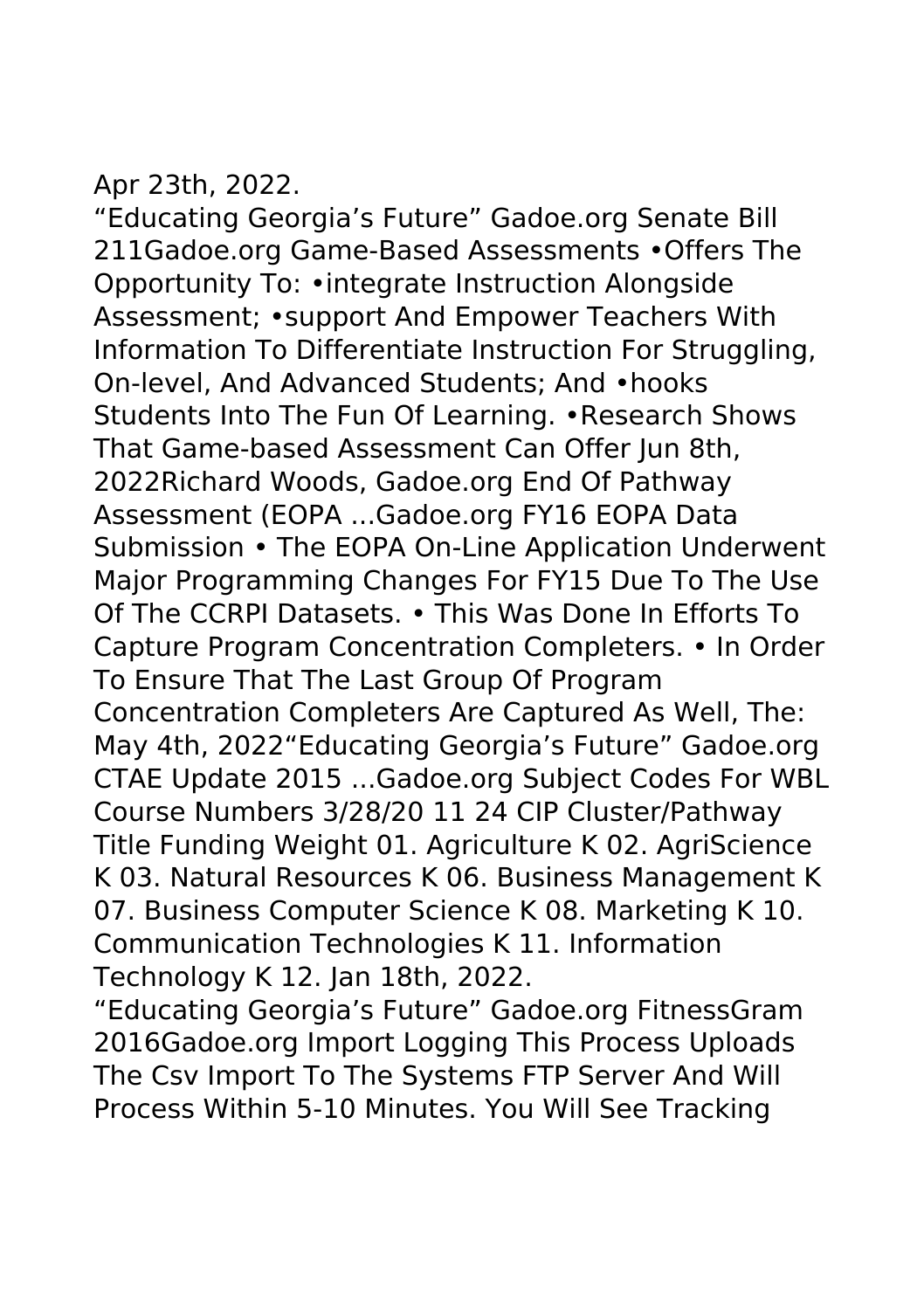And Status Logging Appear When The File Processes. The Logging Also Will Include Information About The Number Of Records Successfully Updated. Apr 26th, 2022Grade 5 Social Studies - Gadoe.orgStand Ards. The Stu Dents Need Substantial Preacademic Support To Be Prepared For The Next Grade Level Or Course And To Success ... Thomas Edison (electricity) • A Nalyze The Importa Ce Of The Great W Trail And The Chis Ra Apr 18th, 2022Analytic Geometry - Uat.gadoe.orgThis Document Is Designed To Accompany The Booklet Of Released Items For The Analytic Geometry End Of Course Test (EOCT). For Each Item The Following Information Is Provided: Framework Unit In Which The Standard Being Asse Mar 14th, 2022.

Professional Development Plan - Gadoe.orgSchools, A Professional Development Plan (PDP) Can Be Utilized. A PDP Is A Plan Mandated By The Evaluator Targeting Identified Areas For Improvement. The Evaluator Is Responsible For The Development Of The PDP And May Collaborate With The Teacher, Administrator, Coaches, Mentors, Or Other Qualified Individuals. The PDP And Subsequent Expectations Jan 5th, 2022Leadership Team Meeting Agenda - Gadoe.orgLeadership Team Meeting Agenda April 1, 2019 Organize Productive, Effective Leadership Team Meetings That Build Collective Leadership Capacity To Continuously Improve Outcomes For Students To R Y-SA-NC. Georgia Depa Mar 19th, 2022SOCIAL STUDIES -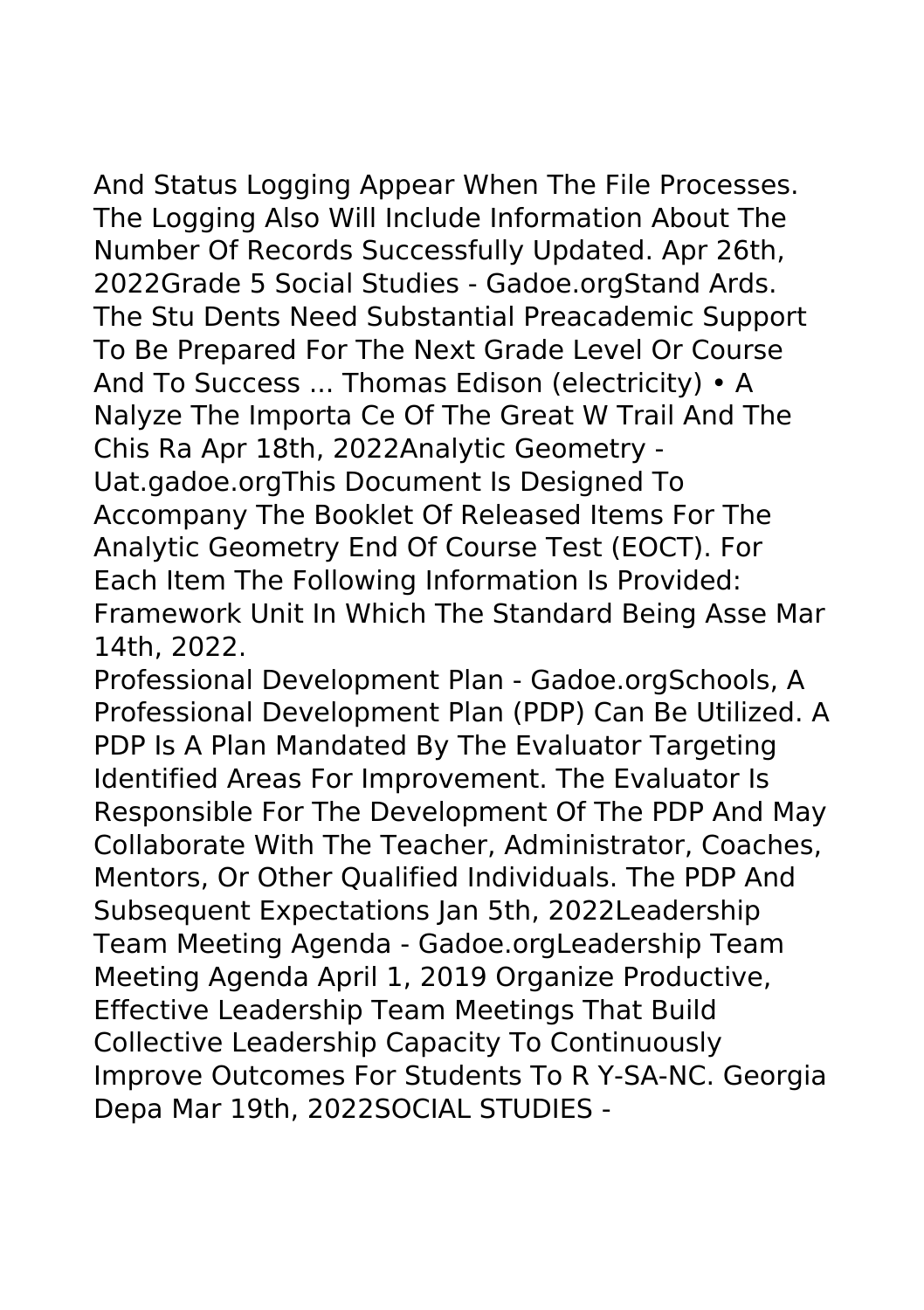Lor2.gadoe.orgC. Compare And Contrast The Basic Types Of Economic Systems Found In Mexico, Cuba, And Brazil. SS6E2 Give Examples Of How Voluntary Trade Benefits Buyers And Sellers In Latin America. A. Explain How Specialization Encourages Trade Between Countries. B. Compare And Contrast Different Types Of Trade Barriers, Such As Tariffs, Quotas, And Embargos. Feb 5th, 2022.

One Stop Shop For Educators - Archives.gadoe.orgB) Relate The Definition Of Graphic Communications To Everyday Products. C) Identify Terminology Pertaining To Basic Layout And Design Elements And Principles. ACADEMIC STANDARDS: M6P2: Students Will Reason And Evaluate Mathematical Arguments. M6P4: Students Will Make Connections Among Math May 6th, 2022Fundamentals Of Aerospace - Gadoe.orgExplore The Various Careers In The Aerospace Industry. 4.1 Recognize At Least Four (4) General Aerospace Life Cycle Phases (engineering/design, Manufacturing, Operations, And Maintenance). 4.2 Describe The Research, Development And Testing Jan 14th, 2022Argument Rubric - Lor2.gadoe.orgStatement The Closed Thesis Contains A Clear, Debatable Claim And The Process For Argumentation The Thesis Contains A Claim But Is Not As Sharp As It Could Be. The Thesis Is Not Clear Or Is Not Evident Body Paragraphs: The Essay Included At Least Two Developed Body Paragraphs Mar 3th, 2022.

Snp.gadoe.orgBlueberry Kylie Jean Blueberry Queen By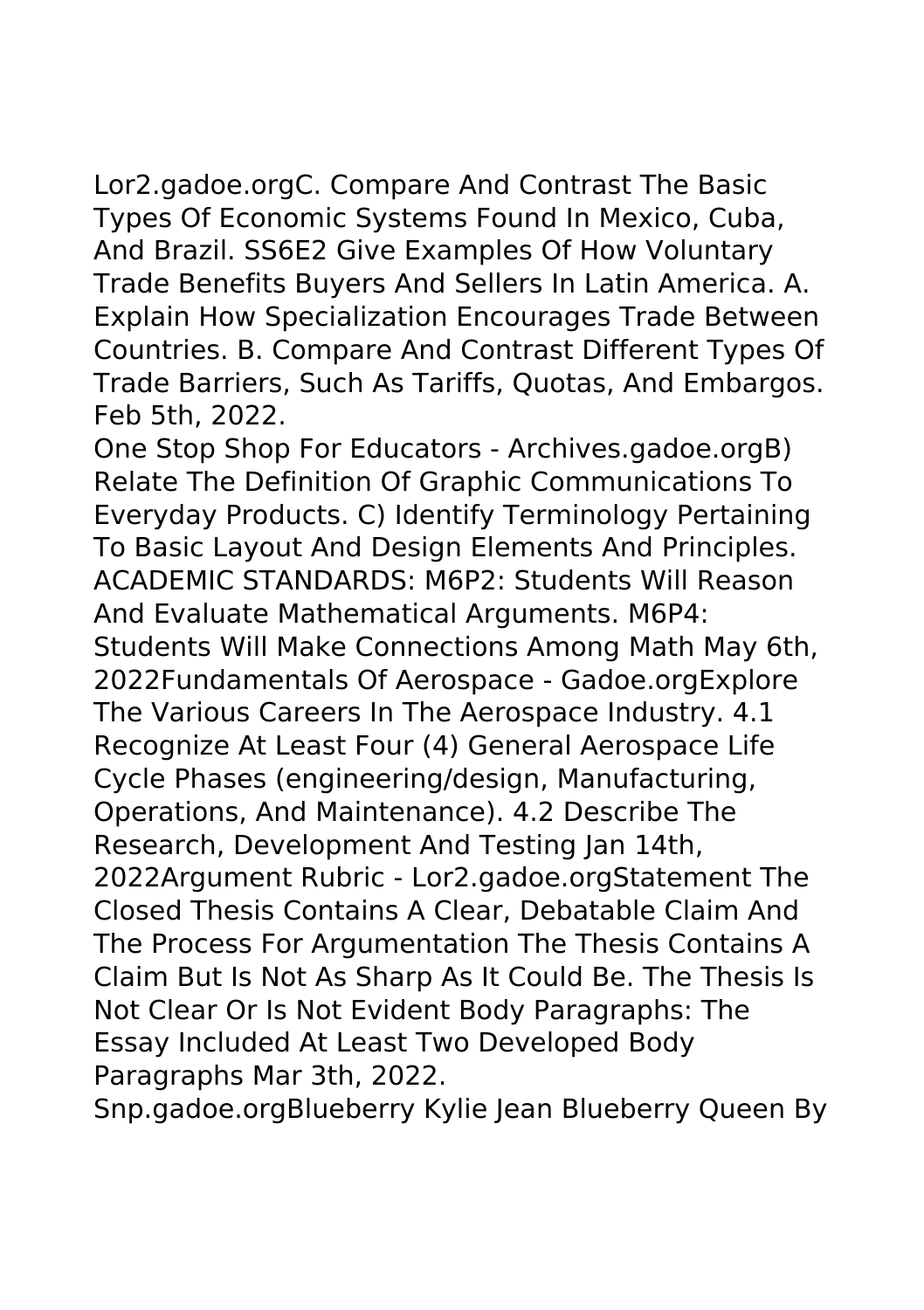Marci Peschke 'The Berry Book' By Gail Gibbons BLUEBERRIES FOR SAL 'Blueberries For Sal' By Robert McCloskey \*The Georgia Department Of Education (GaDOE) Cannot And Does Not Endorse Or Promote Any Commercial Products, Including Books. Teachers And Jun 25th, 2022L4GA Grant Application - Gadoe.orgUpload Resources, Strategies And Materials To Support Implementation Of The Literacy Plan (to Be Completed By District Office) 10 Points This Section Details All Of The Strategies And Instructional Resources That Will Be Used Or Purchased As A Result Of L4GA Funding. They Should All Tie Back To The Needs Assessment, Student Data And Root Cause ... Feb 10th, 2022Calculus - Gadoe.orgCalculus Is A Fourth-year Math Option For Students Who Have Completed Pre-Calculus. The Course Provides Students With The Opportunity To Develop An Understanding Of The Derivative And Its Applications As Well As The Integral And Its Applications. Throughout The Jan 2th, 2022.

Differential Equations - Gadoe.orgDifferential Equations Is An Option For Students Who Wish To Enroll In A Mathematics Course Beyond Calculus. The Course Introduces Ordinary Differential Equations. Topics Include The Solution Of First, Second, And Higher Order Differential Equations, Systems Of Differential Equations, Series Solutions And Laplace Transforms. Feb 22th, 2022State Advisory Panel - Gadoe.orgNov 23, 2020 · Instruction Or Directly